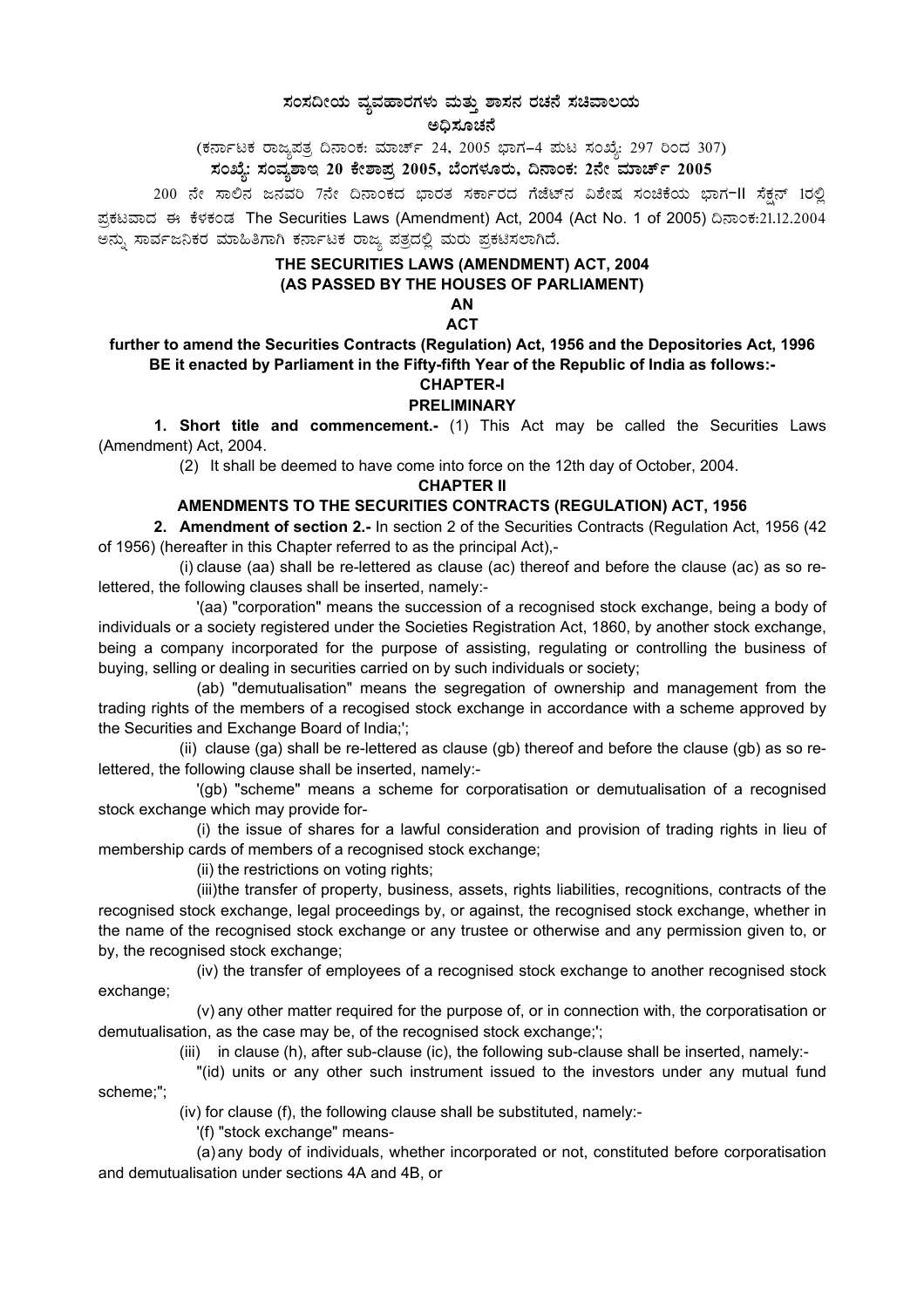(b) a body corporate incorporated under the Companies Act, 1956 (1 of 1956), whether under a scheme of corporatisation and demutualisation or otherwise, for the purpose of assisting, regulating or controlling the business of buying, selling or dealing in securities;'.

**3. Insertion of new sections 4A and 4B.-** After section 4 of the principal Act, the following sections shall be inserted, namely:-

 **'4A. Corporation and demutualisation of stock exchanges.-** On and from the appointed date, all recognised stock exchanges (if not corporatised and demutualised before the appointed date) shall be corporatised and demutualised in accordance with the provisions contained in section 4B:

Provided that the Securities and Exchanges Board of India may, if it is satisfied that any recognised stock exchange was prevented by sufficient cause from being corporatised and demutualised on or after the appointed date, specify another appointed date in respect of that recognised stock exchange and such recognised stock exchange may continue as such before such appointed date.

**Explanation.-** For the purposes of this section, "appointed date" means the date which the Securities and Exchange Board of India may, by notification in the Official Gazette, appoint and different appointed dates may be appointed for different recognised stock exchanges.

**4B. Procedure for corporatisation and demutualisation.-** (1) All recognised stock exchanges referred to in section 4A shall, within such time as may be specified by the Securities and Exchange Board of India, submit a scheme for corporatisation and demutualisation for its approval:

Provided that the Securities and Exchange Board of India, may, by notification in the Official Gazette, specify name of the recognised stock exchange, which had already been corporatised and demutualised, and such stock exchange shall not be required to submit the scheme under this section.

(2) On receipt of the scheme referred to in sub-section (1), the Securities and Exchange Board of India may, after making such enquiry as may be necessary in this behalf and obtaining such further information, if any, as it may require and if it is satisfied that it would be in the interest of the trade and also in the public interest, approve the scheme with or without modification.

(3) No scheme under sub-section (2) shall be approved by the Securities and Exchange Board of India if the issue of shares for a lawful consideration or provision of trading rights in lieu of membership card of the members of a recognised stock exchange or payment of dividends to members have been proposed out of any reserves or assets of that stock exchange.

(4) Where the scheme is approved under sub-section (2), the scheme so approved shall be published immediately by-

(a) the Securities and Exchange Board of India in the Official Gazette;

(b) the recognised stock exchange in such two daily newspapers circulating in India, as may be specified by the Securities and Exchange Board of India, and upon such publication, notwithstanding anything to the contrary contained in this Act or any other law for the time being in force or any agreement, award, judgement, decree or other instrument for the time being in force, the scheme shall have effect and be binding on all persons and authorities including all members creditors depositors and employees of the recognised stock exchange and on all persons having any contract, right, power, obligation or liability with, against, over, to, or in connection with, the recognised stock exchange or its members.

(5) Where the Securities and Exchange Board of India is satisfied that it would not be in the interest of the trade and also in the public interest to approve the scheme under sub-section (2), it may, by an order, reject the scheme and such order of rejection shall be published by it in the Official Gazette:

Provided that the Securities and Exchange Board of India shall give a reasonable opportunity of being heard to all the persons concerned and the recognised stock exchange concerned before passing an order rejecting the scheme.

(6) The Securities and Exchange Board of India may, while approving the scheme under subsection (2), by an order in writing, restrict-

(a) the voting rights of the shareholders who are also stock brokers of the recognised stock exchange;

(b) the right of shareholders or a stock broker of the recognised stock exchange to appoint the representatives on the governing board of the stock exchange;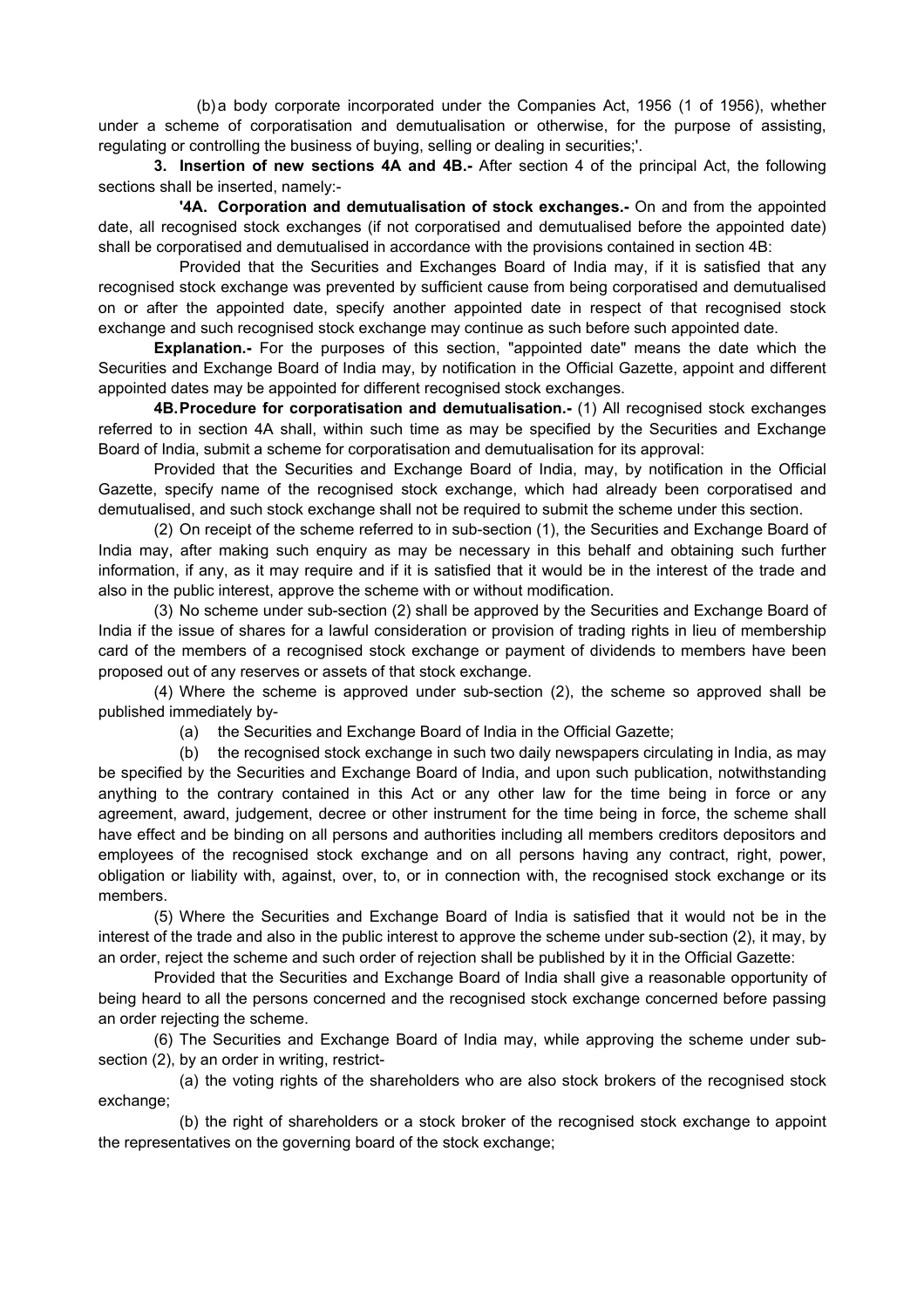(c) the maximum number of representatives of the stock brokers of the recognised stock exchange to be appointed on the governing board of the recognised stock exchange, which shall not exceed one-fourth of the total strength of the governing board.

(7) The order made under sub-section (6) shall be published in the Official Gazette and on the publication thereof, the order shall, notwithstanding anything to the contrary contained in the Companies Act, 1956, (1 of 1956) or any other law for the time being in force, have full effect.

(8) Every recognised stock exchange, in respect of which the scheme for corporatisation or demutualisation has been approved under sub-section (2), shall, either by fresh issue of equity shares to the public or in any other manner as may be specified by the regulations made by the Securities and Exchange Board of India, ensure that at least fifty-one per cent. of its equity Share capital is held, within twelve months from the date of publication of the order under sub-section (7), by the public other than shareholders having trading rights:

Provided that the Securities and Exchange Board of India may, on sufficient cause being shown to it and in the public interest, extend the said period by another twelve months.'.

**4. Amendment of section 5.-** Section 5 of the principal Act shall be numbered as sub-section (1) thereof and after sub-section (1) as so numbered, the following sub-section shall be inserted, namely:-

"(2) Where the recognised stock exchange has not been corporatised or demutualised or it fails to submit the scheme referred to in sub-section (1) of section 4B within the specified time therefor or the scheme has been rejected by the Securities and Exchange Board of India under sub-section (5) of section 4B, the recognition granted to such stock exchange under section 4, shall, notwithstanding anything to the contrary contained in this Act, stand withdrawn and the Central Government shall publish, by notification in the Official Gazette, such withdrawal or recognition:

Provided that no such withdrawal shall affect the validity of any contract entered into or made before the date of the notification, and the Securities and Exchange Board of India may, after consultation with the stock exchange, make such provisions as it deems fit in the order rejecting the scheme published in the Official Gazette under sub-section (5) of section 4B.".

**5. Insertion of new section 8A.-** After section 8 of the principal Act, the following section shall be inserted, namely:-

 **"8A. Clearing corporation.-** (1) A recognised stock exchange may, with the prior approval of the Securities and Exchange Board of India, transfer the duties and functions of a clearing house to a clearing corporation, being a company incorporated under the Companies Act, 1956, for the purpose of-

(a) the periodical settlement of contracts and difference thereunder;

(b) the delivery of, and payment for, securities;

(c) any other matter incidental to, or connected with, such transfer.

(2) Every clearing corporation shall, for the purpose of transfer of the duties and functions of a clearing house to a clearing corporation referred to in sub-section (1), make bye-laws and submit the same to the Securities and Exchange Board of India for its approval.

(3) The Securities and Exchange Board of India may, on being satisfied that it is in the interest of the trade and also in the public interest to transfer the duties and functions of a clearing house to a clearing corporation, grant approval to the bye-laws submitted to it under sub-section (2) and approve the transfer of the duties and functions of a clearing house to a clearing corporation referred to in subsection (1).

(4) The provisions of sections 4,5,6,7,8,9,10,11 and 12 shall, as far as may be, apply to a clearing corporation referred to in sub-section (1) as they apply in relation to a recognised stock exchange.".

**6. Insertion of new section 12A.-** After section 12 of the principal Act, the following section shall be inserted, namely:-

 **"12A. Power to issue directions.-** If, after making or causing to be made an inquiry, the Securities and Exchange Board of India is satisfied that it is necessary-

(a) in the interest of investors, or orderly development of securities market; or

(b) to prevent the affairs of any recognised stock exchange or clearing corporation, or such other agency or person, providing trading or clearing or settlement facility in respect of securities, being conducted in a manner detrimental to the interests of investors or securities market; or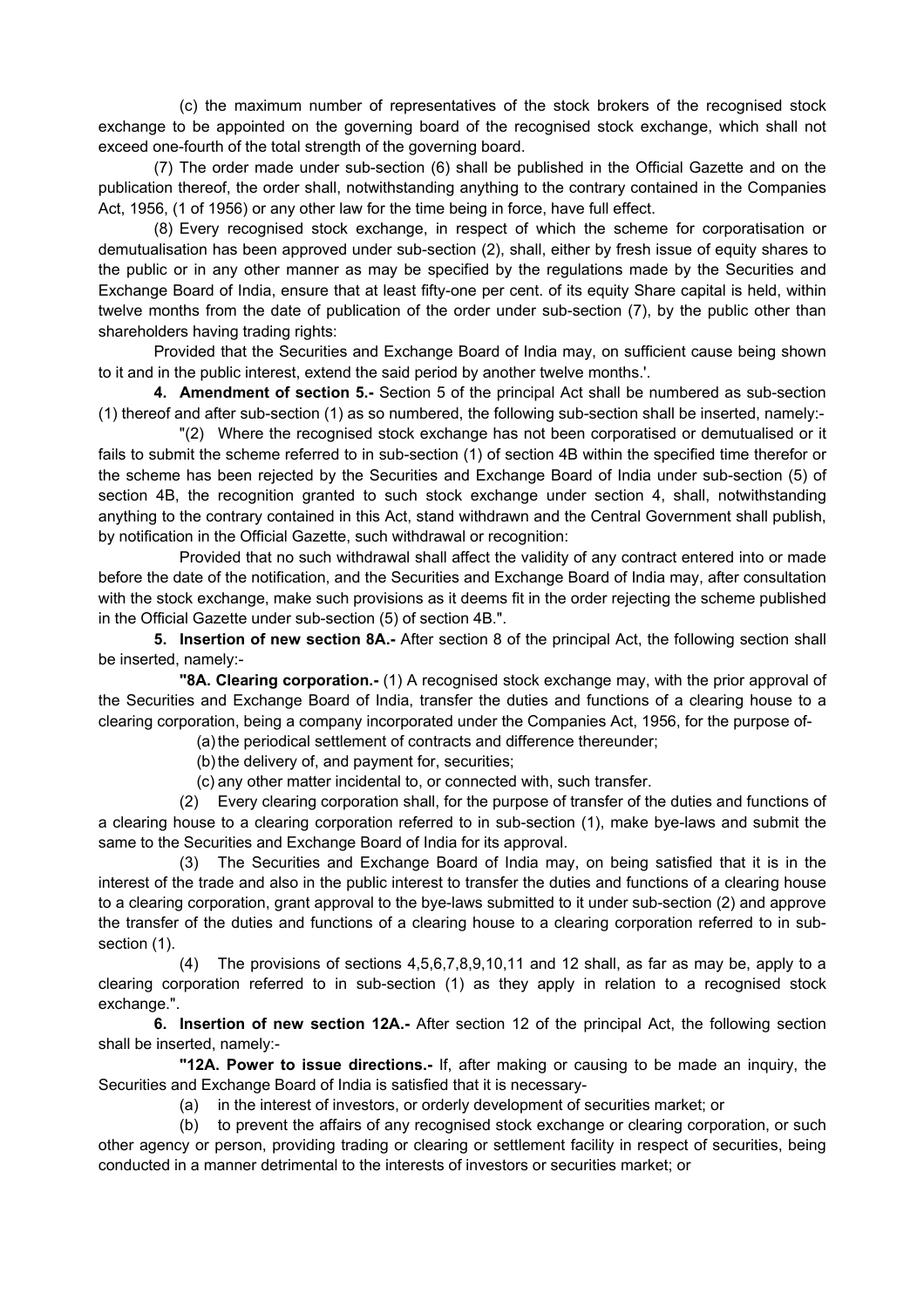(c) to secure the proper management of any such stock exchange or clearing corporation or agency or person, referred to in clause (b), it may issue such directions,-

(i) to any stock exchange or clearing corporation or agency or person referred to in clause (b) or any person or class of persons associated with the securities market; or

(ii) to any company whose securities are listed or proposed to be listed in a recognised stock exchange, as may be appropriate in the interest of investors in securities and the securities market.".

**7. Amendment of section 13.-** In section 13 of the principal Act,-

(a) for the words "between members of a recognised stock exchange", the words "between members of a recognised stock exchange or recognised stock exchanges" shall be substituted;

(b) for the words "State or area" wherever they occur, the words "State or States or area" shall be substituted;

(c) the following proviso shall be inserted, namely:-

"Provided that any contract entered into between members of two or more recognised stock exchanges in such State or States or area, shall-

(i) be subject to such and conditions as may be stipulated by the respective stock exchanges with prior approval of Securities and Exchanfe Board of India;

(ii) require prior permission from the respective stock exchange if so stipulated by the stock exchanges with prior approval of Securities and Exchange Board of India.".

**8. Insertion of new section 21A.-** After section 21 of the principal Act, the following section shall be inserted, namely:-

 **"21A. Delisting of securities.-** (1) A recognised stock exchange may delist the securities, after recording the reasons therefor, from any recognised stock exchange on any of the ground or ground as may be prescribed under this Act:

Provided that the securities of a company shall not be delisted unless the company concerned has been given a reasonable opportunity of being heard.

(2) A listed company or an aggrived investor may file an appeal before the Securities Appellate Tribunal against the decision of the recognised stock exchange delisting the securities within fifteen days from the date of the decision of the recognised stock exchange delisting the securities and the provisions of sections 22B to 22E of this Act, shall apply, as far as may be, to such appeals:

Provided that the Securities Appellate Tribunal may, if it is satisfied that the company was prevented by sufficient cause from filling the appeal within the said period, allow it to be filed within a further period not exceeding one month.".

**9. Substitution of new section for section 22F.-** For section 22F of the principal Act, the following section shall be substituted, namely:-

 **"22F. Appeal to Supreme Court.-** Any person aggrieved by any decision or order of the Securities Appellate Tribunal may file an appeal to the Supreme Court within sixty days from the date of communication of the decision or order of the Securities Appellate Tribunal to him on any question of law arising out of such order:

Provided that the Supreme Court may, if it is satisfied that the appellant was prevented by sufficient cause from filing the appeal within the said period, allow it to be filed within a further period not exceeding sixty days.".

**10. Amendment of section 23.-** In section 23 of the principal Act,-

(a) in sub-section (1), after clause (i), for the words "shall, on conviction, be punishable with imprisonment for a term which may extend to one year, or with fine or with both", the words "shall, without prejudice to any award of penalty by the Adudicating Officer under this Act, on conviction, be punishable with imprisonment for a term which may extend to ten years or with fine, which may extend to twenty-five crore rupees or with both" shall be substituted;

(b) in sub-section (2),-

(i) for the word and figures "section 21," the words, figures and letter "section 21 or section 21A" shall be substituted;

(ii) for the words "shall, on conviction, be punishable with fine which may extend to one thousand rupees", the words "shall, without prejudice to any award of penalty by the Adudicating Officer under this Act, on conviction, be punishable with imprisonment for a term which may extend to ten years or with fine, which may extend to twenty-five crore rupees, or with both" shall be substituted.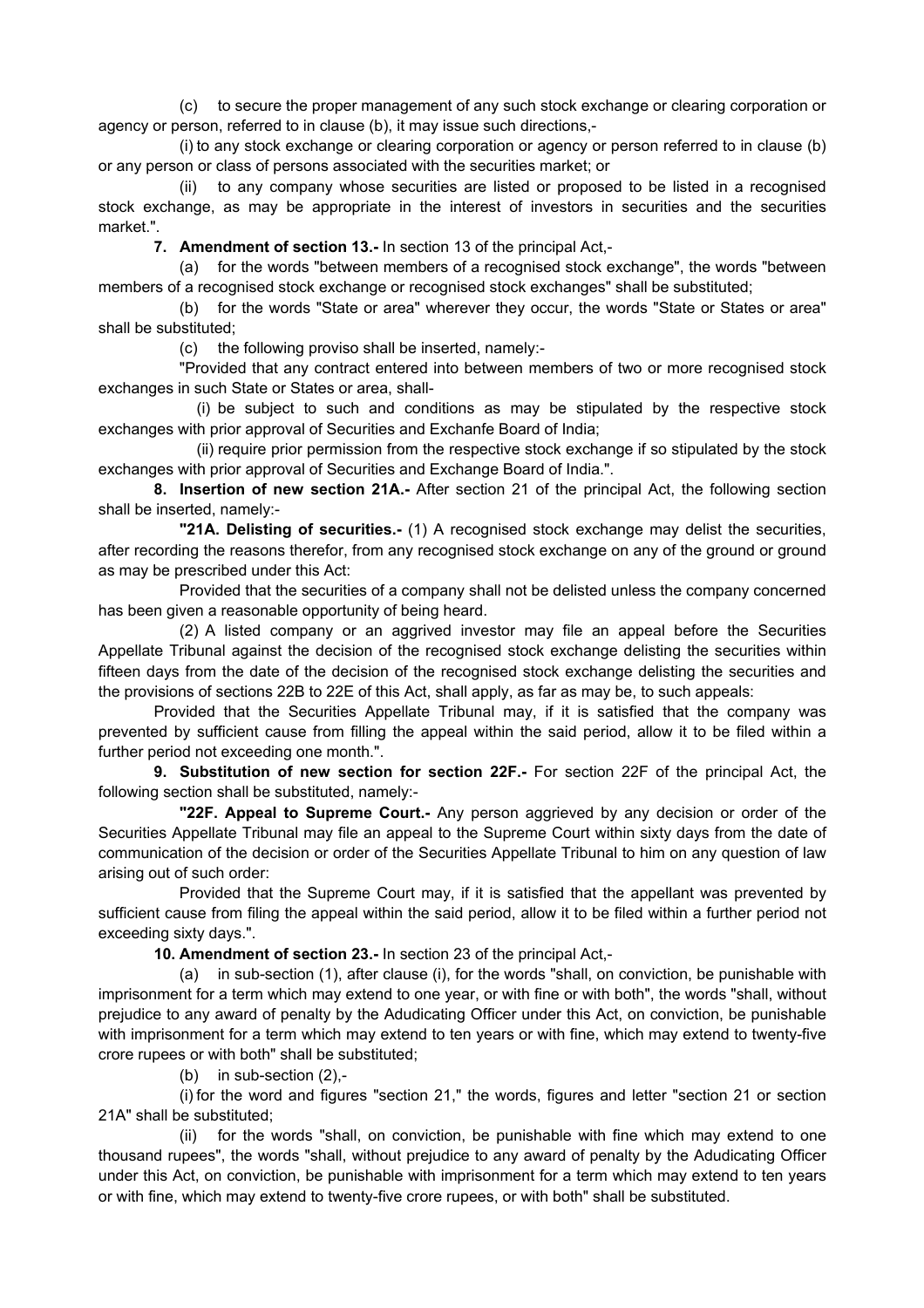**11. Insertion of new sections 23A to 23-O.-** After section 23 of the principal Act, the following sections shall be inserted, namely:-

 **"23A. Penalty for failure to furnish information return, etc.-** Any person, who is required under this Act or any rules made thereunder,-

(a) to furnish any information, document, books, returns or report to a recognised stock exchange, fails to furnish the same within the time specified therefor in the listing agreement or conditions or bye-laws of the recognised stock exchange, shall be liable to a penalty of one lakh rupees for each day during which such failure continues or one crore rupees, whichever is less for each such failure;

(b) to maintain books of account or records, as per the listing agreement or conditions, or bye-laws of a recognised stock exchange, fails to maintain the same, shall be liable to a penalty of one lakh rupees for each day during which such failure continues or one crore rupees, whichever is less.

**23B. Penalty for failure by any person to enter into an agreement with clients.-** If any person, who is required under this Act or any bye-laws of a recognised stock exchange made thereunder, to enter into an agreement with his client, fails to enter into such an agreement, he shall be liable to a penalty of one lakh rupees for each day during which such failure continues or one crore rupees, whichever is less for every such failure.

**23C. Penalty for failure to redress investors' grievances.-** If any stock broker or sub-broker or a company whose securities are listed or proposed to be listed in a recognised stock exchange, after having been called upon by the securities and Exchange Board of India or a recognised stock exchange in writing, to redress the grievances of the investors, fails to redress such grievances within the time stipulated by the Securities and Exchange Board of India or a recognised stock exchange, he or it shall be liable to a penalty of one lakh rupees for each day during which such failure continues or one crore rupees, whichever is less.

**23D. Penalty for failure to segregate securities or moneys of client or clients.-** If any person, who is registered under section 12 of the Securities and Exchange Board of India Act, 1992 as a stock broker or sub-broker, fails to segregate securities or moneys of the client or clients or uses the securities or moneys of a client or clients for self or for any other client, he shall be liable to a penalty not exceeding one crore rupees.

**23E. Penalty for failure to comply with listing conditions or delisting conditions or grounds.-** If a company or any person managing collective investment scheme or mutual fund, fails to comply with the listing conditions or delisting conditions or grounds or commits a breach thereof, it or he shall be liable to a penalty not exceeding twenty-five crore rupees.

**23F. Penalty for excess dematerialisation or delivery of unlisted securities.-** If any issuer dematerialises securities more than the issued securities of a company or delivers in the stock exchanges the securities which are not listed in the recognised stock exchange or delivers securities where no trading permission has been given by the reognised stock exchange, he shall be liable to a penalty not exceeding twenty-five crore rupees.

**23G. Penalty for failure to furnish periodical returns, etc.-** If a recognised stock exchange fails or neglects to furnish periodical returns to the Securities and Exchange Board of India or fails or neglects to make or amend its rules or bye-laws as directed by the Securities and Exchange Board of India or fails to comply with directions issued by the Securities and Exchange Board of India, such recognised stock exchange shall be liable to a penalty which may extend to twenty-five crore rupees.

**23H. Penalty for contravention where no separate penalty has been provided.-** Whoever fails to comply with any provision of this Act, the rule or articles or bye-laws or the regulations of the recognised stock exchange or directions issued by the Securities and Exchange Board of India for which no separate penalty has been provided, shall be liable to a penalty which may extend to one crore rupees.

**23-I. Power to adjudicate.-** (1) For the purpose of adudging under sections 23A,23B,23C,23D, 23E,23F,23G and 23H, the Securities and Exchange Board of India shall appoint any officer not below the rank of a Division Chief of the Securities and Exchange Board of India to be an adjudicating officer for holding an inquiry in the prescribed manner after giving any person concerned a reasonable opportunity of being heard for the purpose of imposing any penalty.

(2) While holding an inquiry, the adjudicating officer shall have power to summon and enforce the attendance of any person acquainted with the facts and circumstances of the case to give evidence or to produce any document, which in the opinion of the adjudicating officer, may be useful for relevant to the subject-matter of the inquiry and if, on such inquiry, he is satisfied that the person has failed to comply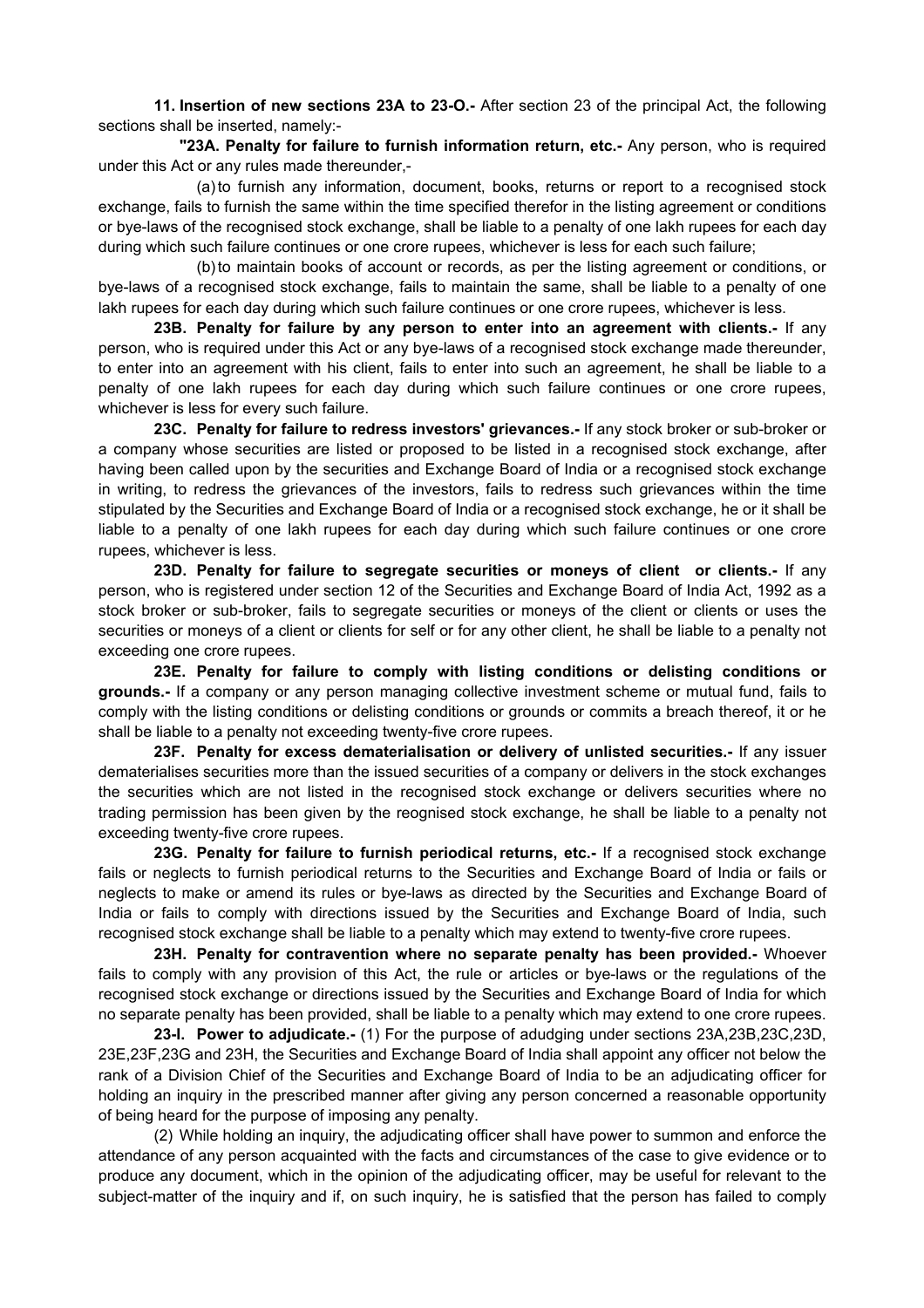with the provisions of any of the sections specified in sub-section (1), he may impose such penalty as he thinks fit in accordance with the provisions of any of those sections.

**23J. Factors to be taken into account by adjudicating officer.-** While adjudging the quantum of penalty under section 23-I, the adjudicating officer shall have due regard to the following factors, namely:-

(a) the amount of disproportionate gain or unfair advantage, wherever quantifiable, made as a result of the default;

- (b) the amount of loss caused to an investor or group of investor as a result of the default;
- (c) the repetitive nature of the default.

**23K. Crediting sums realised by way of penalties to Consolidated Fund of India.-** All sums realised by way of penalties under this Act shall be credited to the Consolidated Fund of India.

**23L. Appeal to Securities Appellate Tribunal.-** (1) Any person aggrieved, by the order or decision of the recognised stock exchange or the adjudicating officer or any order made by the Securities and Exchange Board of India under section 4B, may prefer an appeal before the Securities Appellate Tribunal and the provisions of sections 22B, 22C, 22D and 22E of this Act, shall apply, as far as may be, to such appeals.

(2) Every appeal under sub-section (1) shall be filed within a period of forty-five days from the date on which a copy of the order or decision is received by the appellant and it shall be in such form and be accompanied by such fee as may be prescribed:

Provided that the Securities Appellate Tribunal my entertain an appeal after the expiry of the said period of forty-five days if it is satisfied that there was sufficient cause for not filling it within that period.

(3) On receipt of an appeal under sub-section (1), the Securities Appellate Tribunal may, after giving the parties to the appeal, an opportunity of being heard, pass such orders thereon as it thinks fit, confirming, modifying or setting aside the order appealed against.

(4) The Securities Appellate Tribunal shall send a copy of every order made by it to the parties to the appeal and to the concerned adjudicating officer.

(5) The appeal filed before the Securities Appellate Tribunal under sub-section (1) shall be dealt with by it as expeditiously as possible and endeavour shall be made by it to dispose of the appeal finally within six months from the date of receipt of the appeal.

**23M. Offences.-** (1) Without prejudice to any award of penalty by the adjudicating officer under this Act, if any person contravenes or attempts to contravene or abets the contravention of the provisions of this Act or of any rules or regulations or bye-laws made thereunder, for which no punishment is provided elsewhere in this Act, he shall be punishable with imprisonment for a term which may extend to ten years, or with fine, which may extend to twenty-five crore rupees or with both.

(2) If any person fails to pay the penalty imposed by the adjudicating officer or fails to comply with any of his directions or orders, he shall be punishable with imprisonment for a term which shall not be less than one month but which may extend to ten years, or with fine, which may extend to twenty-five crore rupees, or with both.

**23N. Composition of certain offences.-** Notwithstanding anything contained in the Code of Criminal Procedure, 1973, (2 of 1974) any offence punishable under this Act, not being an offence punishable with imprisonment only, or with imprisonment and alsao with fine, may either before or after the institution of any proceeding, be compounded by a Securities Appellate Tribunal or a court before which such proceedings are pending.

**23-O. Power to grant immunity.-** (1) The Central may, on recommendation by the Securities and Exchange Board of India, if the Central Government is satisfied, that any person, who is alleged to have violated any of the provisions of this Act or the rules or the regulations made thereunder, has made a full and true disclosure in respect of alleged violation, grant to such person, subject to such conditions as it may think fit to impose, immunity from prosecution for any offence under this Act, or the rules or the regulations made thereunder or also from the imposition of any penalty under this Act with respect to the alleged violation:

Provided that no such immunity shall be granted by the Central Government in cases where the proceedings for the prosecution for any such offence have been instituted before the date of receipt of application for grant of such immunity:

Provided further that the recommendation of the Securities and Exchange Board of India under this sub-section shall not be binding upon the Central Government.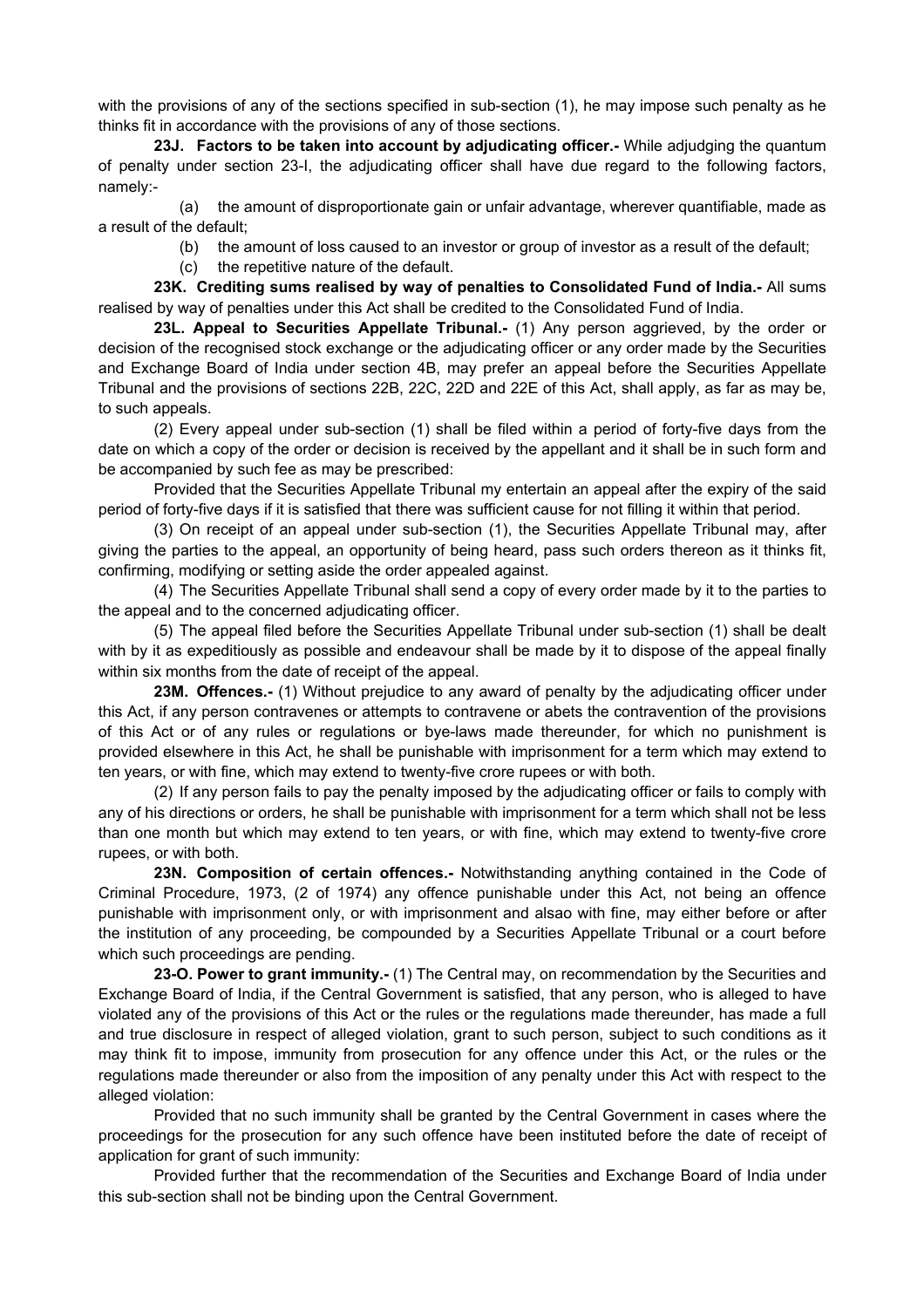(2) An immunity granted to a person under sub-section (1) may, at any time, be withdrawn by the Central Government, if it is satisfied that such person had, in the course of the proceedings, not complied with the condition on which the immunity was granted or had given false evidence, and thereupon such person may tried for the offence with respect to which the immunity was granted or for any other offence of which he appears to have been guilty in connection with the contravention and shall also become liable to the imposition of any penalty under this Act to which such person would have been liable, had not such immunity been granted.".

**12. Amendment of section 25.-** In section 25 of the principal Act, the words, brackets and figure "sub-section (1) of" shall be omitted.

**13. Substitution of new section for section 26.-** For section 26 of the principal Act, the following section shall be substituted, namely:-

 **"26. Cognizance of offences by courts.-** (1) No court shall take cognizance of any offence punishable under this Act or any rules or regulations or bye-laws made thereunder, save on a complaint made by the Central Government or State Government or the Securities and Exchange Board of India or a recognised stock exchange or by any person.

(2) No court inferior to that of a Court of Session shall try any offence punishable under this Act.".

**14. Insertion of new section 27B.-** After section 27A of the principal Act, the following section shall be inserted, namely:-

 **"27B. Right to receive income from mutual fund.-** (1) It shall be lawful for the holder of any securities, being units or other instruments issued by any mutual fund, whose name appears on the books of the mutual fund issuing the said security to receive and retain any income in respect of units or other instruments issued by the mutual fund declared by the mutual fund in respect thereof for any year, notwithstanding that the said security, being units or other instruments issued by the mutual fund, has already been transferred by him for consideration, unless the transferee who claims the income in respect of units or other instruments issued by the mutual fund from the transferor has lodged the security and all other documents relating to the transfer which may be required by the mutual fund with the mutual fund for being registered in his name within fifteen days of the date on which the income in respect of units or other instruments issued by the mutual fund became due.

**Explanation.-** The period specified in this section shall be extended.

(i) in case of death of the transferee, by the actual period taken by his legal representative to establish his claim to the income in respect of units or other instrument issued by the mutual fund;

(ii) in case of loss of the transfer deed by theft or any other cause beyond the control of transferee, by the actual period taken for the replacement thereof; and

(iii) in case of delay in the lodging of any security, being units or other instruments issued by the mutual fund, and other documents relating to the transfer due to causes connected with the post, by the actual period of the delay.

(2) Nothing contained in sub-section (1) shall affect-

(a) the right of a mutual fund to pay any income from units or other instruments issued by the mutual fund which has become due to any person, whose name is for the time being registered in the books of the mutual fund as the holder of the security being units or other instruments issued by the mutual fund in respect of which the income in respect of units or other instrument issued by the mutual fund has become due; or

(b) the right of a transferee of any security, being units or other instruments issued by the mutual fund, to enforce against the transferor or any other person, his rights, if any, in relation to the transfer in any case where the mutual fund has refused to registered the transfer of the security being units or other instruments issued by the mutual fund in the name of the transferee.".

**15. Amendment of section 30.-** In section 30 of the principal Act,-

(a) in sub-section (2), for clause (ha), the following clauses shall be substituted, namely:-

"(ha) the grounds on which the securities of a company may be delisted from any recognised stock exchange under sub-section (1) of section 21A;

(hb) the form in which an appeal may be filled before the Securities Appellate Tribunal under sub-section (2) of section 21A and the fees payable in respect of such appeal;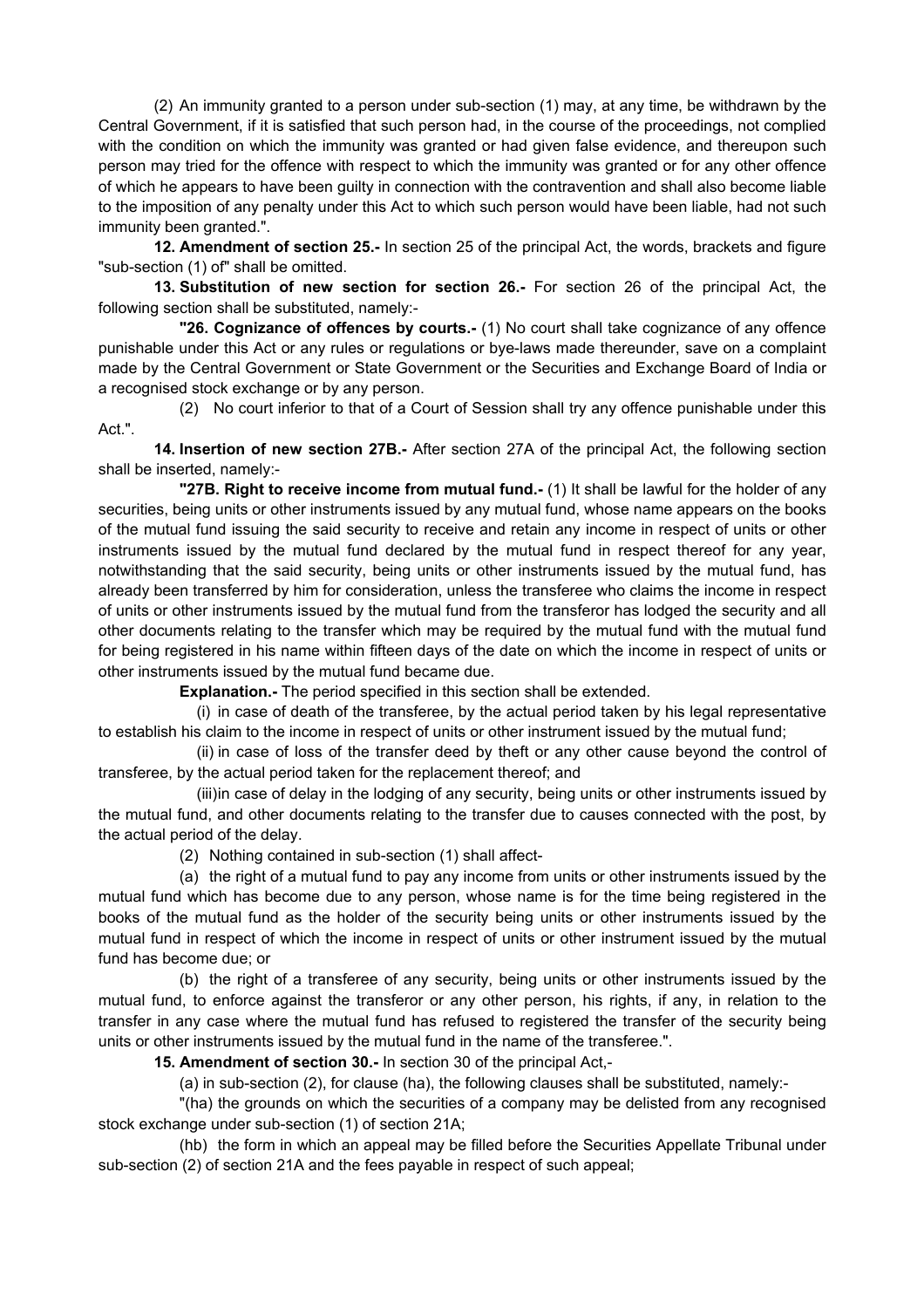(hc) the form in which an appeal may be filed before the Securities Appellate Tribunal under section 22A and the fees payable in respect of such appeal;

(hd) the manner of inquiry under sub-section (1) of section 23-I;

(he) the form in which an appeal may be filed before the Securities Appellate Tribunal under section 23L and the fees payable in respect of such appeal;".

(b) for sub-section (3), the following sub-section shall be substituted, namely:-

"(3) Every rule made under this Act shall be laid, as soon as may be after it is made, before each House of Parliament, while it is in session, for a total period of thirty days which may be comprised in one session or in two or more successive sessions, and if, before the expiry of the session immediately following the session or the successive sessions aforesaid, both Houses agree in making any modification in the rule or both Houses agree that the rule should not be made, the rules shall thereafter have effect only in such modified form or be of no effect, as the case may be; so, however, that any such modification or annulment shall be without prejudice to the validity of anything previously done under that rule.".

**16. Insertion of new section 31.-** After section 30 of the principal Act, the following section shall be inserted, namely:-

 **"31. Power of Securities and Exchange Board of India to make regulations.-** (1) Without prejudice to the provisions contained in section 30 of the Securities and Exchange Board of India Act, 1992, (15 of 1992) the Securities and Exchange Board of India may, by notification in the Official Gazette, make regulations consistent with the provisions of this Act and the rules made thereunder to carry out the purposes of this Act.

(2) In particular, and without prejudice to the generality of the foregoing power, such regulations may provide for the manner in which at least fifty-one per cent. of equity share capital of a recognised stock exchange is held within twelve months from the date of publication of the order under sub-section (7) of section 4B by the public other than the shareholders having trading rights under subsection (8) of that section.

(3) Every regulation made under this Act shall be laid, as soon as may be after it is made, before each House of Parliament, while it is in session for a total period of thirty days which may be comprised in one session or in two or more successive sessions, and if, before the expiry of the session immediately following the session or the successive sessions aforesaid, both Houses agree in making any modification in the regulation or both Houses agree that the regulation should not be made, the regulation shall thereafter have effect only in such modified form or be of no effect, as the case may be; so, however, that any such modification or annulment shall be without prejudice to the validity of anything previously done under that regulation.".

#### **CHAPTER III**

## **AMENDMENTS TO THE DEPOSITOPRIES ACT, 1996**

**17. Insertion of new sections 19A, 19B, 19C, 19D, 19E, 19F, 19G, 19H, 19-I and 19J.-** After Section 19 of the Depositories Act, 1996 (22 of 1996) (hereafter in this Chapter referred to as the principal Act), the following sections shall be inserted, namely:-

 **"19A. Penalty for failure to furnish information, return, etc.-** Any person, who is required under this Act or any rules or regulations or bye-laws made thereunder,-

(a) to furnish any information, document, books, returns or report to the Board, fails to furnish the same within the time specified therefor, he shall be liable to a penalty of one lakh rupees for each day during which such failure continues or one crore rupees, whichever is less for each such failure;

(b) to file any return or furnish any information, books or other documents within the time specified therefor in the regulations or bye-laws, fails to file return or furnish the same within the time specified therefor, he shall be liable to a penalty of one lakh rupees for each day during which such failure continues or one crore rupees, whichever is less;

(c) to maintain books of account or records, fails to maintain the same, he shall be liable to a penalty of one lakh rupees for each day during which such failure continues or one crore rupees, whichever is less.

**19B. Penalty for failure to enter into an agreement.-** If a depository or participant or any issuer or its agent or any person, who is registered as an intermediary under the provisions of section 12 of the Securities and Exchange Board of India Act, 1992, (15 of 1992) and is required under this Act or any rules or regulations made thereunder, to enter into an agreement, fails to enter into such agreement, such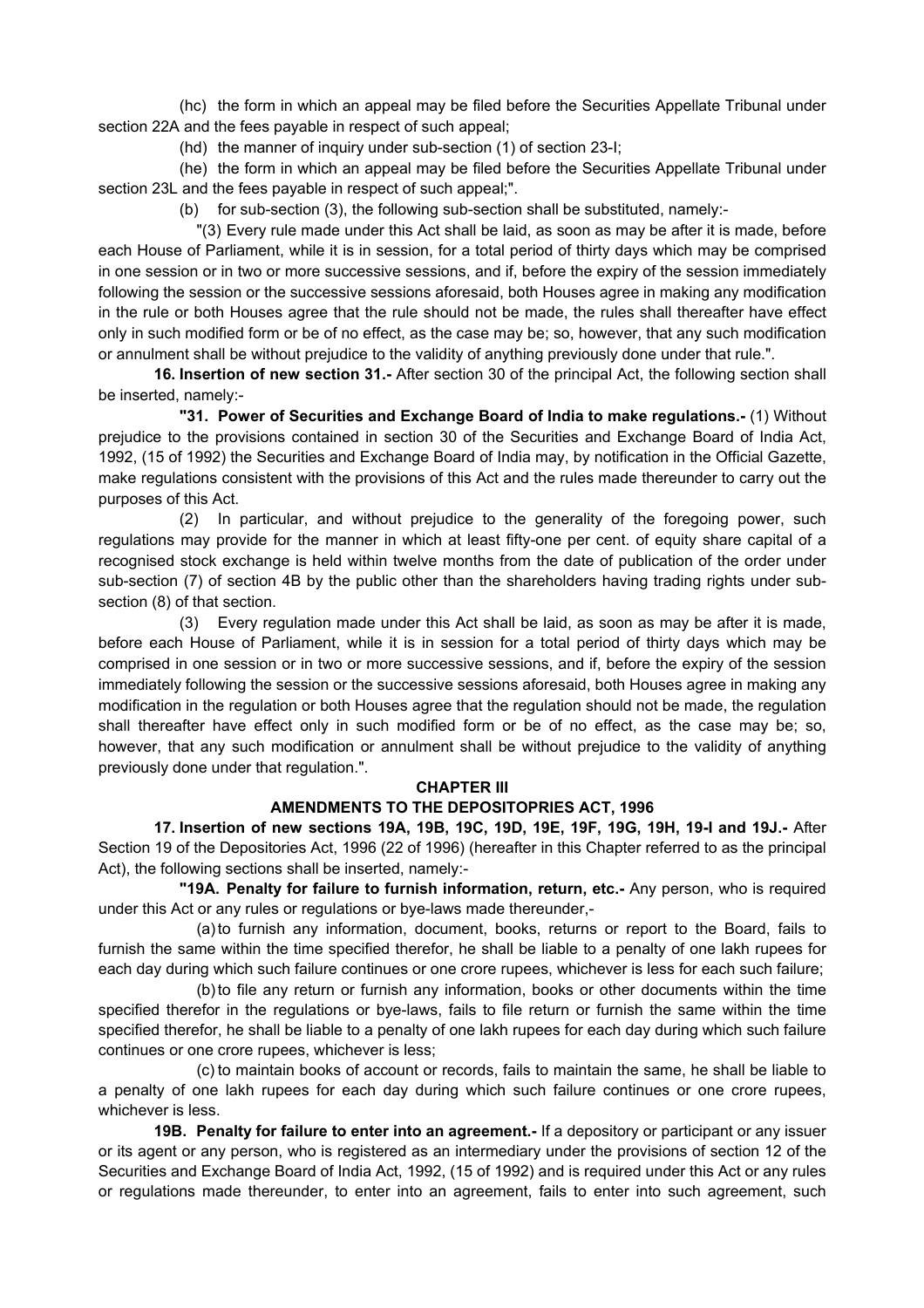depository or participant or issuer or its agent or intermediary shall be liable to a penalty of one lakh rupees for each day during which such failure continues or one crore rupees, whichever is less for every such failure.

**19C. Penalty for failure to redress investors' grievances.-** If any depository or participant or any issuer or its agent or any person, who is registered as an intermediary under the provisions of section 12 of the Securities and Exchange Board of India Act, 1992, (15 of 1992) after having been called upon by the Board in writing, to redress the grievances of the investors, fails to redress such grievances within the time specified by the Board, such depository or participant or issuer or its agents or intermediary shall be liable to a penalty of one lakh rupees for each day during which such failure continues or one crore rupees, whichever is less.

**19D. Penalty for delay in dematerialisation or issue of certificate of securities.-** If any issuer or its agent or any person, who is registered as an intermediary under the provisions of section 12 of the Securities and Exchange Board of India Act, 1992, (15 of 1992) fails to dematerialise or issue the certificate of securities on opting out of a depository by the investors, within the time specified under this Act or regulations or bye-laws made thereunder or abets in delaying the process of dematerialisation or issue the certificate of securities on opting out of a depository of securities, such issuer or its agent or intermediary shall be liable to a penalty of one lakh rupees for each day during which such failure continues or one crore rupees, whichever is less.

**19E. Penalty for failure to reconcile records.-** If a depository or participant or any issuer or its agent or any person, who is registered as an intermediary under the provisions of section 12 of the Securities and Exchange Board of India Act, 1992, (15 of 1992) fails to reconcile the records of dematerialised securities with all the securities issued by the issuer as specified in the regulations, such depository or participant or issuer or its agent or intermediary shall be liable to a penalty of one lakh rupees for each day during which such failure continues or one crore rupees, whichever is less.

**19F. Penalty for failure to comply with directions issued by Board under section 19 of the Act.-** If any person fails to comply with the directions issued by the Board under section 19, within the time specified by it, he shall be liable to a penalty of one lakh rupees for each day during which such failure continues or one crore rupees, whichever is less.

**19G. Penalty for contravention where no separate penalty has been provided.-** Whoever fails to comply with any provision of this Act, the rules or the regulations or bye-laws made or directions issued by the Board thereunder for which no separate penalty has been provided, shall be liable to a penalty which may extend to one crore rupees.

**19H. Power to adjudicate.-** (1) For the purpose of adudging under sections 19A, 19B, 19C, 19D, 19E, 19F and 19G, the Board shall appoint any officer not below the rank of a Division Chief of the Securities and Exchange Board of India to be an adjudicating officer for holding an inquiry in the prescribed manner after giving any person concerned a reasonable opportunity of being heard for the purpose of imposing any penalty.

(2) While holding an inquiry, the adjudicating officer shall have power to summon and enforce the attendance of any person acquainted with the facts and circumstances of the case to give evidence or to produce any document, which in the opinion of the adjudicating officer, may be useful for or relevant to the subject-matter of the inquiry and if, on such inquiry, he is satisfied that the person has failed to comply with the provisions of any of the sections specified in sub-section (1), he may impose such penalty as he thinks fit in accordance with the provisions of any of those sections.

**19-I. Factors to be taken into account by adjudicating officer.-** While adjudging the quantum of penalty under section 19H, the adjudicating officer shall have due regard to the following factors, namely:-

(a) the amount of disproportionate gain or unfair advantage, wherever quantifiable, made as a result of the default;

(b) the amount of loss caused to an investor or group of investors as a result of the default;

(c) the repetitive nature of the default.

**19J. Crediting sums realised by way of penalties to Consolidated Fund of India.-** All sums realised by way of penalties under this Act be credited to the Consolidated Fund of India.".

**18. Substitution of new section for section 20.-** For section 20 of the principal Act, the following section shall be substituted, namely:-

 **"20. Offences.-** (1) Without prejudice to any award of penalty by the adjudicating officer under this Act, if any person contravences or attempts to contravene or abets the contravention of the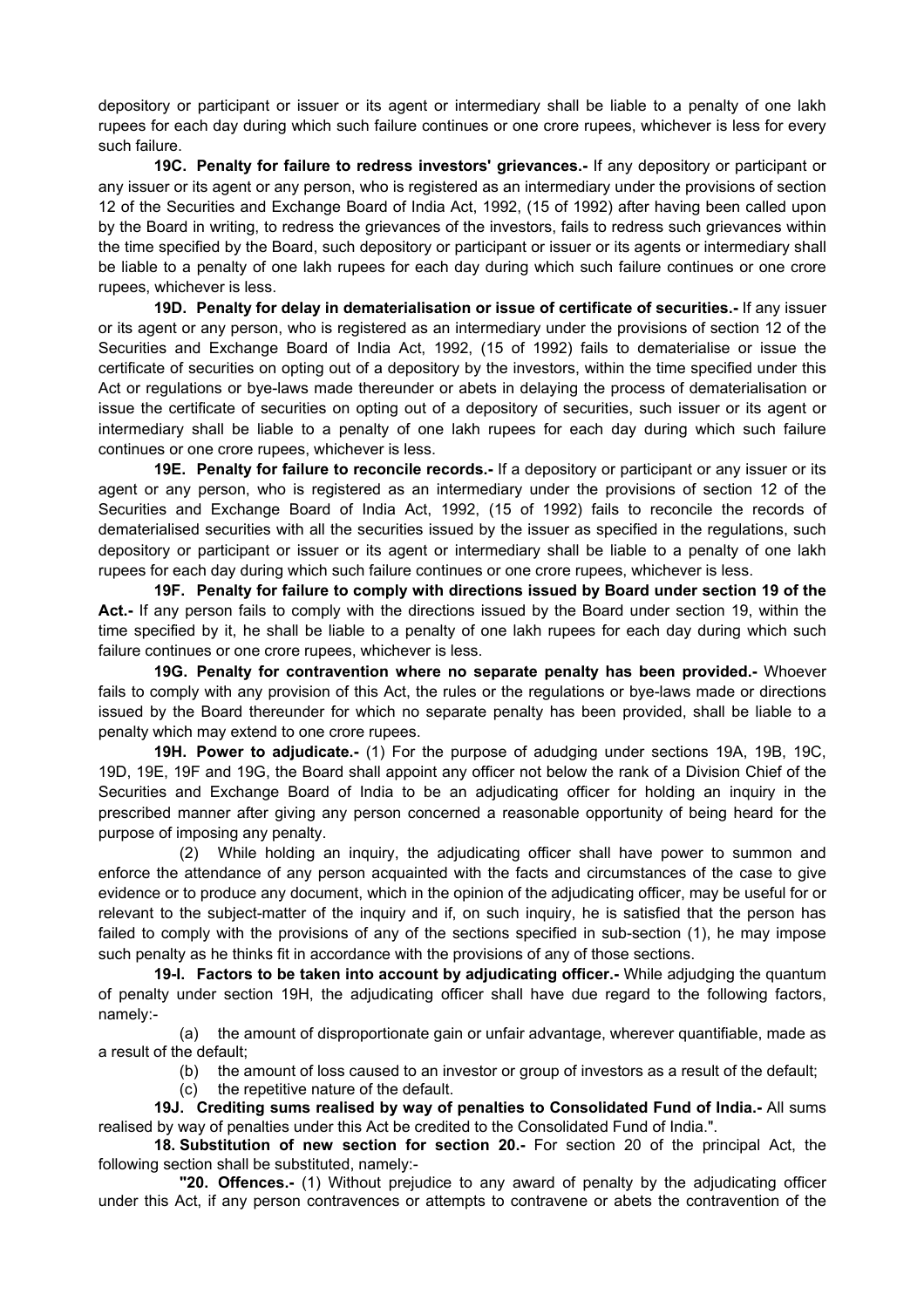provisions of this Act or of any rules or regulations or bye-laws made thereunder, he shall be punishable with imprisonment for a term which may extend to ten years, or with fine, which may extend to twenty-five crore rupees, or with both.

(2) If any person fails to pay the penalty imposed by the adjudicating officer or fails to comply with any of his directions or orders, he shall be punishable with imprisonment for a term which shall not be less than one month but which may extend to ten years, or with fine, which may extend to twenty-five crore rupees, or with both.".

**19. Substitution of new sections for section 22.-** For section 22 of the principal Act, the following sections shall be substituted, namely:-

 **"22. Cognizance of offences by courts.-** (1) No court shall take cognizance of any offence punishable under this Act or any rules or regulations or bye-laws made thereunder, save on a complaint made by the Central Government or State Government or the Securities and Exchange Board of India or by any person.

Act.

(2) No court inferior to that of a Court of Session shall try any offence punishable under this

**22A. Composition of certain offences.-** Notwithstanding anything contained in the Code of Criminal Procedure, 1973, (2 of 1974) any offence punishable under this Act, not being an offence punishable with imprisonment only, or with imprisonment and also with fine, may either before or after the institution of any proceeding, be compounded by a Securities Appellate Tribunal or a court before which such proceedings are pending.

**22B. Power to grant immunity.-** (1) The Central Government may, on recommendation by the Board, if the Central Government is satisfied, that any person, who is alleged to have violated any of the provisions of this Act or the rules or the regulations made thereunder, has made a full and true disclosure in respect of alleged violation, grant to such person, subject to such conditions as it may think fit to impose, immunity from prosecution for any offence under this Act, or the rules or the regulations made thereunder or also from the imposition of any penalty under this Act with respect to the alleged violation:

Provided that no such immunity shall be granted by the Central Government in cases where the proceedings for the prosecution for any such offence have been instituted before the date of receipt of application for grant of such immunity:

Provided further that recommendation of the Board under this sub-section shall not be binding upon the Central Government.

(2) An immunity granted to a person under sub-section (1) may, at any time, be withdrawn by the Central Government, if it is satisfied that such person had, in the course of the proceedings, not complied with the condition on which the immunity was granted or had given false evidence, and thereupon such person may be tried for the offence with respect to which the immunity was granted or for any other offence of which he appears to have been guilty in connection with the contravention and shall also become liable to the imposition of any penalty under this Act to which such person would have been liable, had not such immunity been granted.".

**20. Amendment of section 23A.-** In section 23A of the principal Act, in sub-section (1), after the words, brackets and figures "Save as provided in sub-section (2), any person aggrieved by an order of the Board made, on and after the commencement of the Securities Laws (Second Amendment) Act, 1999, (32 of 1999) under this Act, or the regulations made thereunder," and before the words "may prefer an appeal to a Securities Appellate Tribunal having a jurisdiction in the matter," the words "or by an order made by an adjudicating officer under this Act" shall be inserted.

**21. Substitution of new section for section 23F.-** For section 23F of the principal Act, the following section shall be substituted, namely:-

 **"23F. Appeal to Supreme Court.-** Any person aggrieved by any decision or order of the Securities Appellate Tribunal may file an appeal to the upreme Court within sixty days from the date of communication of the decision or order of the Securities Appellate Tribunal to him on any question of law arising out of such order:

Provided that the Supreme Court may, if it is satisfied that the appellant was prevented by sufficient cause from filing the appeal within the said period, allow it to be filed within a further period not exceeding sixty days.".

**22. Amendment of section 24.-** In section 24 of the principal Act, in sub-section (2), for clause (a), the following clauses shall be substituted, namely:-

- "(a) the manner of inquiry under sub-section (1) of section 19H;
- (aa) the time within which an appeal may be preferred under sub-section (1) of section 23;".